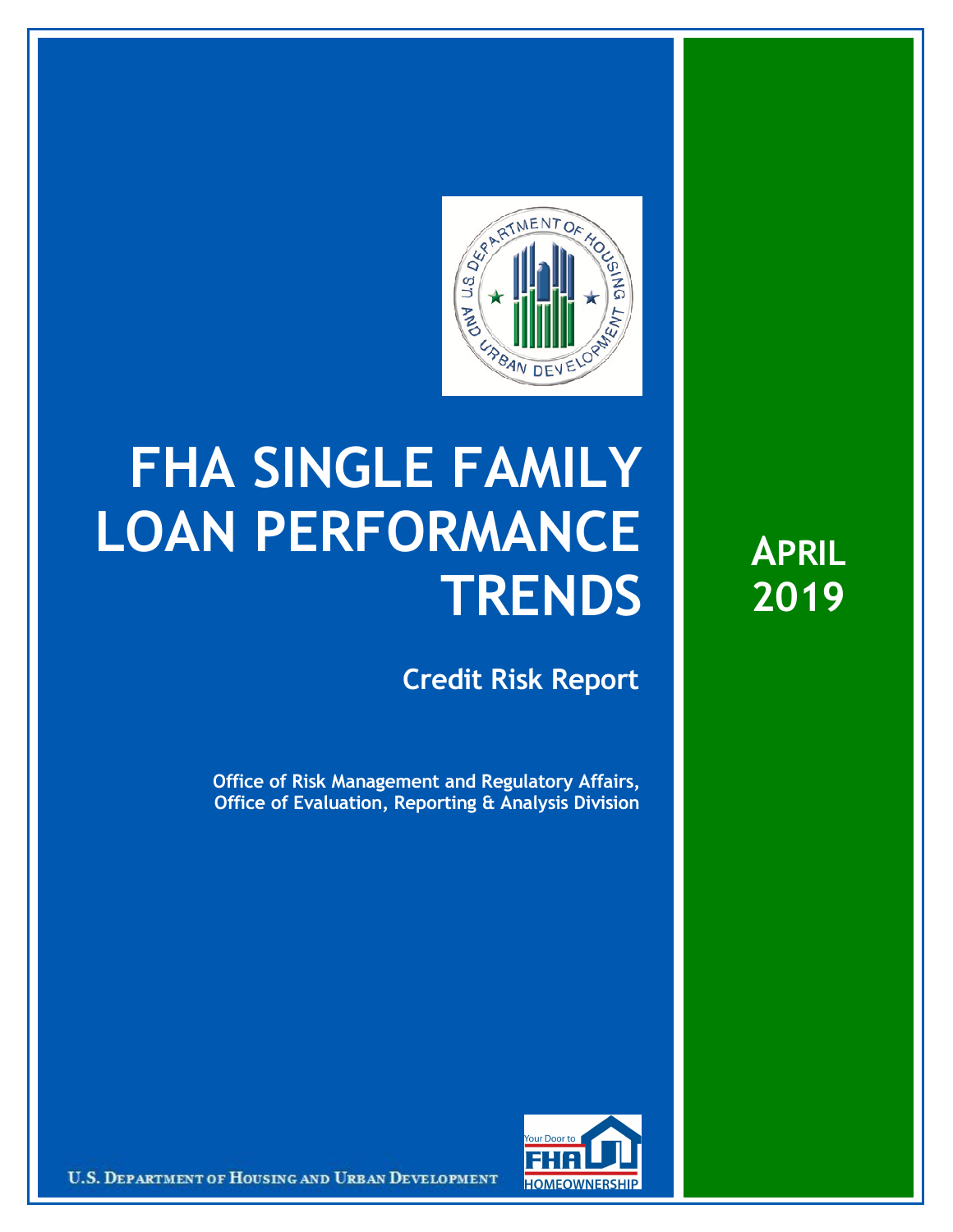## Table of Contents

## Table of Figures

| Figure 1 |  |
|----------|--|
|----------|--|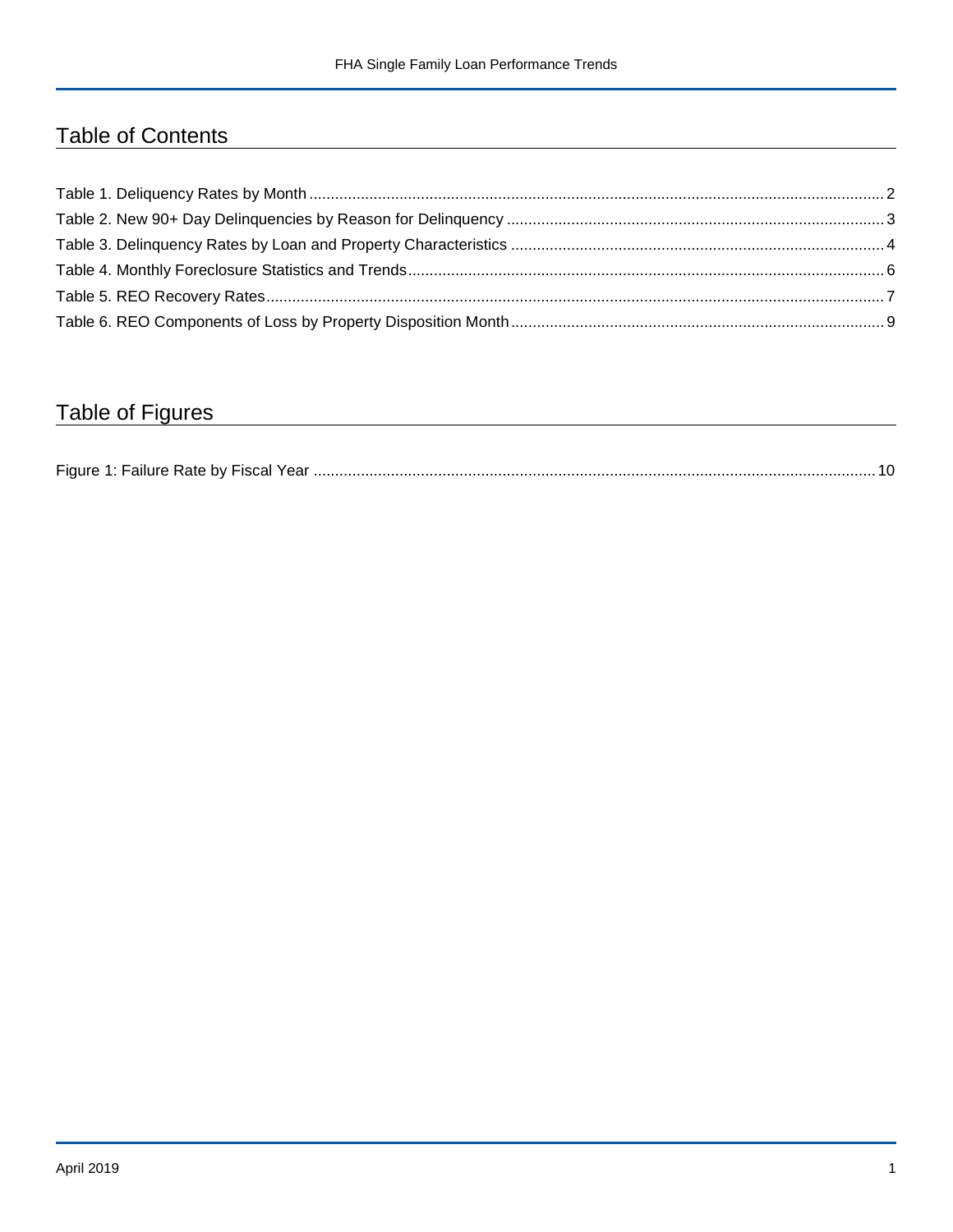|          |                                 |        | Delinquency Rates <sup>a</sup> (%) |        | Exceptions <sup>b</sup> (%) |               |                                             |
|----------|---------------------------------|--------|------------------------------------|--------|-----------------------------|---------------|---------------------------------------------|
|          | Active<br>Insurance in<br>Force |        |                                    |        |                             |               | Serious<br>Delinquency<br>Rate <sup>c</sup> |
| Month    | (EOM)                           | 30-day | 60-day                             | 90-day | In Foreclosure              | In Bankruptcy | $(\% )$                                     |
|          |                                 |        | <b>Non-Seasonally Adjusted</b>     |        |                             |               |                                             |
| Apr 2018 | 8,012,065                       | 4.26   | 1.37                               | 2.56   | 1.13                        | 0.85          | 4.54                                        |
| May      | 8,015,714                       | 4.27   | 1.37                               | 2.40   | 1.12                        | 0.83          | 4.35                                        |
| Jun      | 8,024,523                       | 4.87   | 1.47                               | 2.35   | 1.09                        | 0.84          | 4.28                                        |
| Jul      | 8,031,487                       | 4.59   | 1.48                               | 2.22   | 1.02                        | 0.83          | 4.08                                        |
| Aug      | 8,037,609                       | 4.67   | 1.51                               | 2.19   | 1.06                        | 0.86          | 4.11                                        |
| Sep      | 8,048,639                       | 5.51   | 1.66                               | 2.22   | 1.04                        | 0.86          | 4.11                                        |
| Oct      | 8,062,967                       | 5.06   | 1.64                               | 2.17   | 1.01                        | 0.88          | 4.06                                        |
| Nov      | 8,077,125                       | 5.02   | 1.63                               | 2.20   | 1.00                        | 0.86          | 4.06                                        |
| Dec      | 8,086,151                       | 5.17   | 1.71                               | 2.22   | 0.99                        | 0.87          | 4.08                                        |
| Jan 2019 | 8,112,026                       | 5.00   | 1.74                               | 2.26   | 1.03                        | 0.88          | 4.16                                        |
| Feb      | 8,117,180                       | 4.99   | 1.64                               | 2.19   | 1.04                        | 0.88          | 4.10                                        |
| Mar      | 8,118,034                       | 4.55   | 1.45                               | 2.01   | 1.00                        | 0.87          | 3.88                                        |
| Apr      | 8,117,498                       | 4.58   | 1.40                               | 1.91   | 0.96                        | 0.87          | 3.74                                        |
|          |                                 |        | <b>Seasonally Adjusted</b>         |        |                             |               |                                             |
| Apr 2018 | 8,012,065                       | 4.64   | 1.57                               | 2.67   | 1.13                        | 0.85          | 4.65                                        |
| May      | 8,015,714                       | 4.44   | 1.50                               | 2.48   | 1.13                        | 0.84          | 4.45                                        |
| Jun      | 8,024,523                       | 4.88   | 1.53                               | 2.44   | 1.09                        | 0.83          | 4.36                                        |
| Jul      | 8,031,487                       | 4.70   | 1.51                               | 2.37   | 1.03                        | 0.83          | 4.24                                        |
| Aug      | 8,037,609                       | 4.55   | 1.47                               | 2.28   | 1.06                        | 0.86          | 4.20                                        |
| Sep      | 8,048,639                       | 5.27   | 1.57                               | 2.23   | 1.07                        | 0.86          | 4.16                                        |
| Oct      | 8,062,967                       | 4.76   | 1.52                               | 2.14   | 1.04                        | 0.88          | 4.06                                        |
| Nov      | 8,077,125                       | 4.57   | 1.45                               | 2.05   | 1.02                        | 0.86          | 3.94                                        |
| Dec      | 8,086,151                       | 4.60   | 1.49                               | 2.03   | 0.99                        | 0.87          | 3.89                                        |
| Jan 2019 | 8,112,026                       | 4.80   | 1.56                               | 2.03   | 1.02                        | 0.88          | 3.92                                        |
| Feb      | 8,117,180                       | 5.09   | 1.67                               | 2.08   | 1.01                        | 0.88          | 3.97                                        |
| Mar      | 8,118,034                       | 5.26   | 1.68                               | 2.09   | 0.98                        | 0.87          | 3.94                                        |
| Apr      | 8,117,498                       | 5.01   | 1.60                               | 2.00   | 0.95                        | 0.87          | 3.81                                        |

 **Table 1. Delinquency Rates by Month**

EOM = end of month.

<sup>a</sup> The 90-day category includes all loans that are at least 3 months delinquent excluding those loans in-foreclosure or in-bankruptcy

processing.Included in the delinquency counts are loans under active consideration for loss mitigation foreclosure avoidance.<br><sup>b</sup> Exceptions are counted separately from delinquencies, regardless of the length of the delinq

<sup>c</sup> Serious delinquency rates are the sum of 90 day delinquencies, plus in-foreclosures and in-bankruptcies.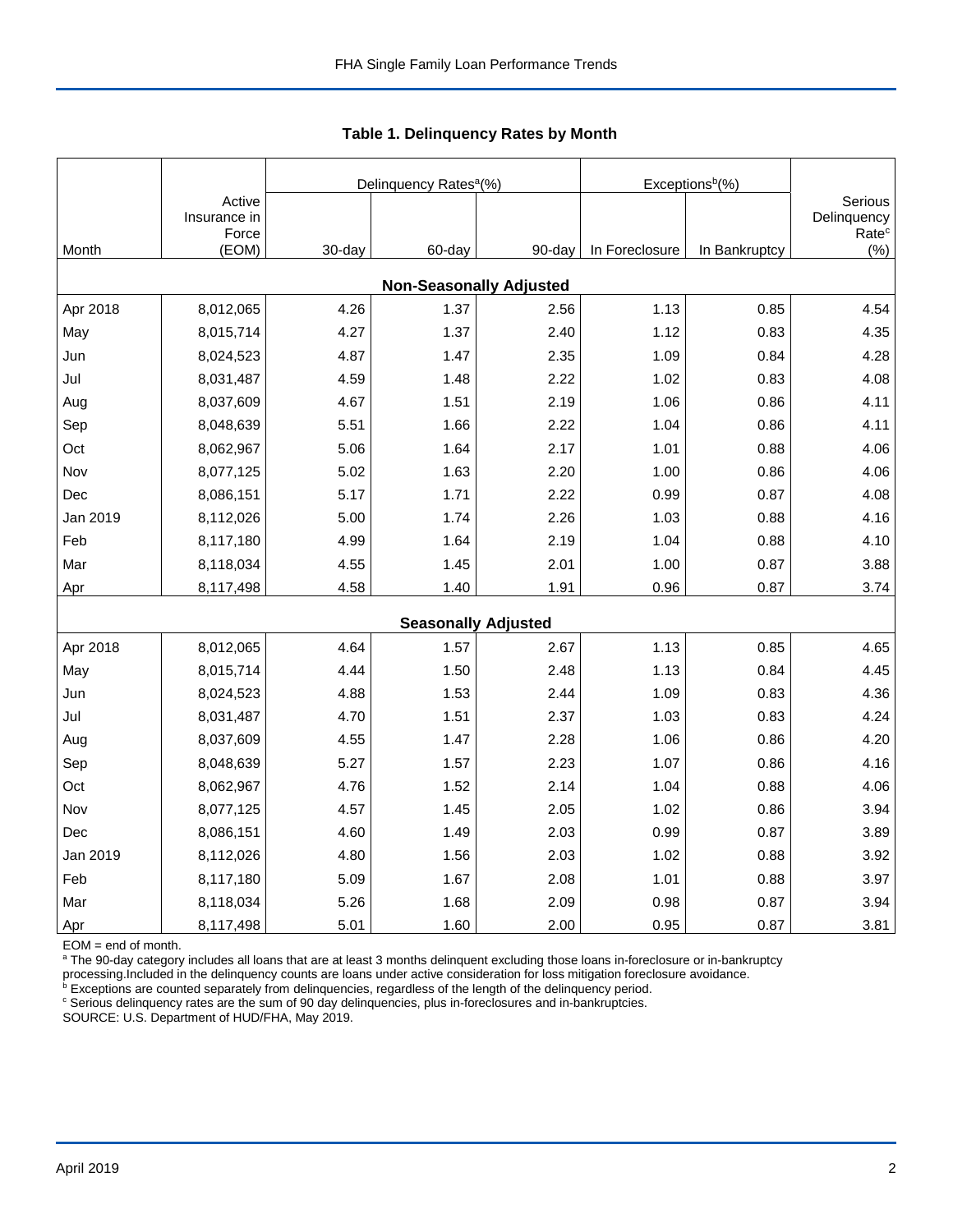|                                      |                              |                        | Share by Reason for Delinquency (%) |                          |                                                                     |                                       |            |                    |  |  |  |  |
|--------------------------------------|------------------------------|------------------------|-------------------------------------|--------------------------|---------------------------------------------------------------------|---------------------------------------|------------|--------------------|--|--|--|--|
| <b>Fiscal Year</b><br>and<br>Quarter | New 90+ Day<br>Delinquencies | Reduction of<br>Income | Unemployed                          | Excessive<br>Obligations | Death or<br>Illness of<br>Principal<br><b>Borrower</b><br>or Family | <b>Marital</b><br><b>Difficulties</b> | No Contact | Other <sup>a</sup> |  |  |  |  |
| 2014 Q2                              |                              | 34.71                  | 8.04                                |                          |                                                                     |                                       | 10.70      |                    |  |  |  |  |
|                                      | 93,183                       |                        |                                     | 19.65                    | 11.79                                                               | 4.32                                  |            | 10.79              |  |  |  |  |
| 2014 Q3                              | 80,879                       | 33.28                  | 7.89                                | 19.89                    | 12.27                                                               | 4.35                                  | 11.33      | 10.99              |  |  |  |  |
| 2014 Q4                              | 101,848                      | 32.49                  | 7.51                                | 20.89                    | 12.60                                                               | 4.42                                  | 11.46      | 10.62              |  |  |  |  |
| 2015 Q1                              | 106,665                      | 31.72                  | 6.98                                | 21.93                    | 12.71                                                               | 4.25                                  | 11.69      | 10.73              |  |  |  |  |
| 2015 Q2                              | 82,864                       | 32.24                  | 7.10                                | 21.60                    | 12.55                                                               | 4.18                                  | 11.48      | 10.85              |  |  |  |  |
| 2015 Q3                              | 71,869                       | 30.83                  | 6.62                                | 21.29                    | 12.71                                                               | 4.23                                  | 13.16      | 11.17              |  |  |  |  |
| 2015 Q4                              | 88,262                       | 30.54                  | 6.59                                | 22.16                    | 12.75                                                               | 4.01                                  | 12.22      | 11.74              |  |  |  |  |
| 2016 Q1                              | 92,606                       | 30.65                  | 6.39                                | 22.56                    | 12.98                                                               | 4.04                                  | 11.37      | 12.00              |  |  |  |  |
| 2016 Q2                              | 78,978                       | 30.20                  | 6.70                                | 22.77                    | 12.81                                                               | 3.93                                  | 11.91      | 11.68              |  |  |  |  |
| 2016 Q3                              | 66,500                       | 30.87                  | 6.77                                | 23.09                    | 13.35                                                               | 4.17                                  | 10.76      | 11.00              |  |  |  |  |
| 2016 Q4                              | 85,289                       | 31.83                  | 7.03                                | 23.83                    | 13.11                                                               | 4.02                                  | 9.64       | 10.53              |  |  |  |  |
| 2017 Q1                              | 94,958                       | 31.39                  | 6.75                                | 24.38                    | 13.10                                                               | 3.79                                  | 9.31       | 11.27              |  |  |  |  |
| 2017 Q2                              | 75,376                       | 31.58                  | 6.89                                | 24.32                    | 13.25                                                               | 3.85                                  | 9.86       | 10.25              |  |  |  |  |
| 2017 Q3                              | 65,531                       | 30.65                  | 6.85                                | 24.54                    | 13.73                                                               | 3.92                                  | 9.98       | 10.33              |  |  |  |  |
| 2017 Q4                              | 87,286                       | 31.22                  | 6.88                                | 24.98                    | 13.05                                                               | 3.75                                  | 9.28       | 10.84              |  |  |  |  |
| 2018 Q1                              | 157,584                      | 23.97                  | 4.60                                | 22.54                    | 8.59                                                                | 2.39                                  | 7.46       | 30.44              |  |  |  |  |
| 2018 Q2                              | 88,660                       | 28.50                  | 6.23                                | 24.59                    | 11.75                                                               | 3.25                                  | 9.10       | 16.58              |  |  |  |  |
| 2018 Q3                              | 64,397                       | 30.30                  | 6.99                                | 25.36                    | 12.89                                                               | 3.74                                  | 9.41       | 11.31              |  |  |  |  |
| 2018 Q4                              | 84,222                       | 30.32                  | 7.47                                | 25.65                    | 13.17                                                               | 3.74                                  | 9.68       | 9.97               |  |  |  |  |
| 2019 Q1                              | 92,065                       | 29.25                  | 7.48                                | 25.86                    | 13.19                                                               | 3.59                                  | 10.35      | 10.27              |  |  |  |  |
| 2019 Q2                              | 84,792                       | 28.51                  | 7.70                                | 24.72                    | 12.94                                                               | 3.26                                  | 12.58      | 10.28              |  |  |  |  |
| 2019 Q3 - Apr                        | 20,447                       | 24.81                  | 7.15                                | 22.17                    | 11.54                                                               | 2.88                                  | 18.69      | 12.77              |  |  |  |  |

 **Table 2. New 90+ Day Delinquencies by Reason for Delinquency**

a Includes abandonment of property, distant employment transfer, neighborhood problems, property problems, inability to sell or rent property, military service, business failure, casualty loss, energy-environment cost, servicing problems, payment adjustment, payment dispute, transfer of ownership pending fraud and incarceration.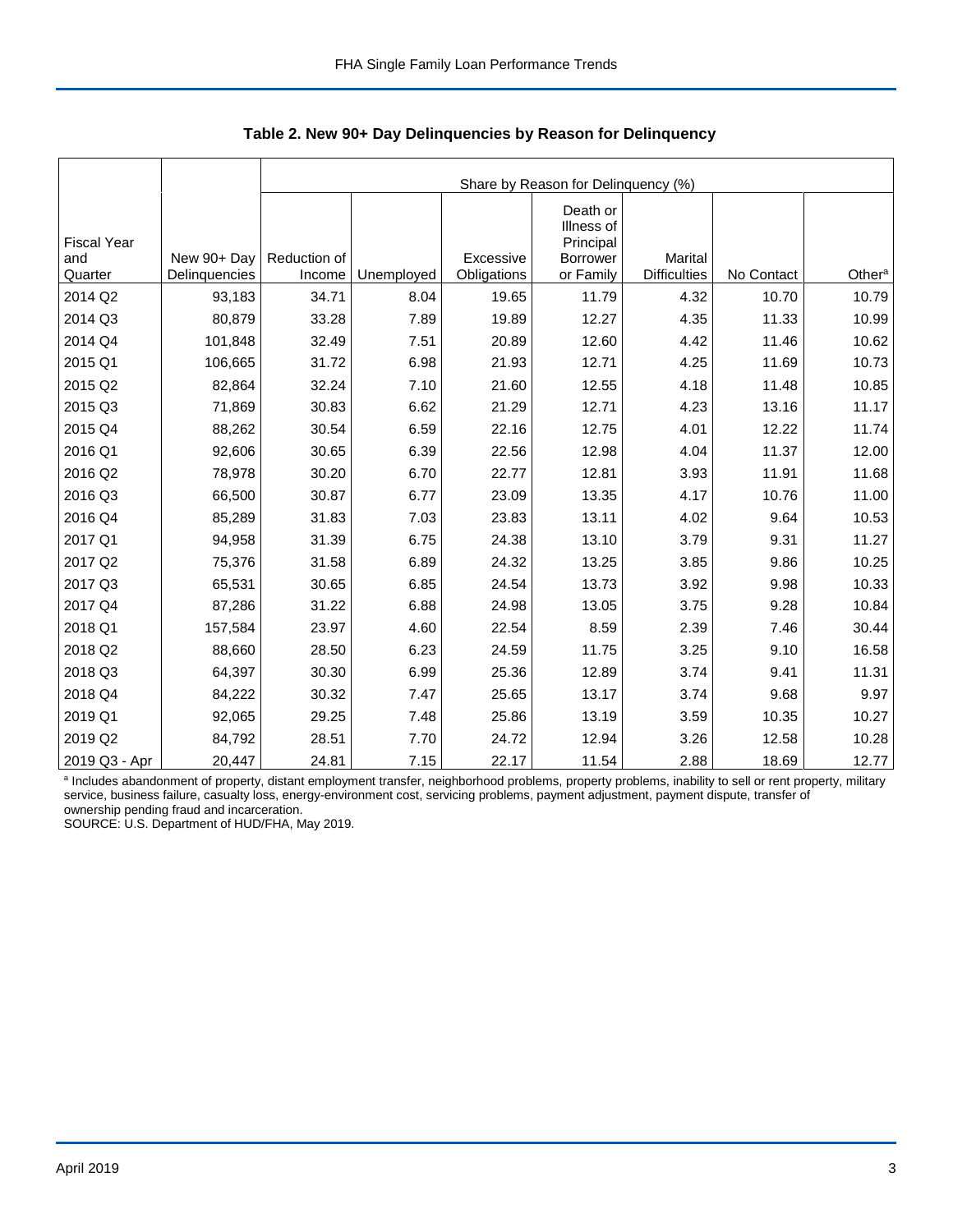|                            |                     | Rates in Percent of Active Loan Counts |        |        |         |             |            |                        |  |
|----------------------------|---------------------|----------------------------------------|--------|--------|---------|-------------|------------|------------------------|--|
|                            | <b>IIF</b>          | All Past                               |        |        |         | In          | In         | Serious<br>Delinquency |  |
|                            | Shares <sup>a</sup> | Due <sup>b</sup>                       | 30 Day | 60 Day | 90+ Day | Foreclosure | Bankruptcy | Ratec                  |  |
| <b>Loan Purpose</b>        |                     |                                        |        |        |         |             |            |                        |  |
| All Active Loans           | 8,117,498           | 9.73                                   | 4.58   | 1.40   | 1.91    | 0.96        | 0.87       | 3.74                   |  |
| Purchase                   | 69.52               | 10.51                                  | 4.97   | 1.56   | 2.09    | 0.97        | 0.90       | 3.97                   |  |
| Refinance                  | 30.48               | 7.97                                   | 3.71   | 1.04   | 1.47    | 0.94        | 0.80       | 3.22                   |  |
| <b>Refinance</b>           |                     |                                        |        |        |         |             |            |                        |  |
| Refinance Loans            | 2,474,081           | 7.97                                   | 3.71   | 1.04   | 1.47    | 0.94        | 0.80       | 3.22                   |  |
| Conventional               | 35.77               | 8.85                                   | 4.02   | 1.12   | 1.64    | 1.20        | 0.87       | 3.71                   |  |
| No Cash-out                | 21.24               | 8.85                                   | 4.02   | 1.12   | 1.62    | 1.20        | 0.89       | 3.71                   |  |
| Cash-out                   | 14.53               | 8.85                                   | 4.02   | 1.12   | 1.67    | 1.19        | 0.84       | 3.70                   |  |
| <b>FHA</b>                 | 13.39               | 6.21                                   | 3.14   | 0.82   | 1.13    | 0.54        | 0.59       | 2.25                   |  |
| No Cash-out                | 6.52                | 6.47                                   | 3.16   | 0.83   | 1.17    | 0.63        | 0.68       | 2.48                   |  |
| Cash-out                   | 6.87                | 5.96                                   | 3.11   | 0.80   | 1.09    | 0.46        | 0.50       | 2.04                   |  |
| Streamline                 | 50.84               | 7.82                                   | 3.64   | 1.05   | 1.45    | 0.87        | 0.82       | 3.13                   |  |
| <b>Credit Score Ranged</b> |                     |                                        |        |        |         |             |            |                        |  |
| Loans with Credit Scores   | 6,455,763           | 9.44                                   | 4.47   | 1.36   | 1.87    | 0.92        | 0.82       | 3.61                   |  |
| < 500                      | 0.10                | 33.20                                  | 11.99  | 4.18   | 8.14    | 4.52        | 4.38       | 17.04                  |  |
| 500-579                    | 1.86                | 26.69                                  | 10.97  | 3.89   | 5.58    | 3.17        | 3.09       | 11.83                  |  |
| 580-619                    | 7.84                | 18.76                                  | 8.51   | 2.84   | 3.80    | 1.90        | 1.70       | 7.40                   |  |
| 620-659                    | 31.20               | 13.58                                  | 6.45   | 2.00   | 2.73    | 1.21        | 1.19       | 5.13                   |  |
| 660-719                    | 39.38               | 6.77                                   | 3.33   | 0.94   | 1.30    | 0.65        | 0.55       | 2.50                   |  |
| 720-850                    | 19.62               | 2.75                                   | 1.33   | 0.36   | 0.52    | 0.35        | 0.20       | 1.07                   |  |
| <b>Fiscal Year Cohort</b>  |                     |                                        |        |        |         |             |            |                        |  |
| <b>All Cohorts</b>         | 8,117,498           | 9.73                                   | 4.58   | 1.40   | 1.91    | 0.96        | 0.87       | 3.74                   |  |
| pre-2004                   | 6.53                | 15.65                                  | 7.35   | 2.44   | 2.92    | 1.47        | 1.47       | 5.86                   |  |
| 2004                       | 1.71                | 15.94                                  | 7.44   | 2.46   | 3.05    | 1.47        | 1.51       | 6.03                   |  |
| 2005                       | 1.28                | 17.37                                  | 7.87   | 2.74   | 3.35    | 1.72        | 1.69       | 6.76                   |  |
| 2006                       | 1.01                | 19.76                                  | 8.42   | 2.98   | 3.89    | 2.44        | 2.03       | 8.36                   |  |
| 2007                       | 0.96                | 23.15                                  | 9.15   | 3.10   | 4.93    | 3.25        | 2.71       | 10.90                  |  |
| 2008                       | 2.26                | 23.20                                  | 9.18   | 3.19   | 4.80    | 3.48        | 2.56       | 10.83                  |  |
| 2009                       | 4.91                | 15.53                                  | 6.65   | 2.10   | 2.97    | 2.16        | 1.65       | 6.79                   |  |
| 2010                       | 6.28                | 11.35                                  | 5.22   | 1.56   | 2.05    | 1.37        | 1.16       | 4.58                   |  |
| 2011                       | 5.08                | 9.64                                   | 4.46   | 1.35   | 1.80    | 1.03        | 1.00       | 3.83                   |  |
| 2012                       | 6.26                | 8.11                                   | 3.79   | 1.15   | 1.54    | 0.78        | 0.87       | 3.18                   |  |
| 2013                       | 8.73                | 6.85                                   | 3.22   | 0.92   | 1.27    | 0.67        | 0.77       | 2.71                   |  |
| 2014                       | 4.20                | 11.26                                  | 5.03   | 1.50   | 2.21    | 1.23        | 1.29       | 4.73                   |  |
| 2015                       | 7.96                | 9.66                                   | 4.36   | 1.37   | 1.98    | 0.96        | 0.99       | 3.93                   |  |
| 2016                       | 11.50               | 8.64                                   | 4.11   | 1.21   | 1.82    | 0.77        | 0.73       | 3.31                   |  |
| 2017                       | 13.24               | 7.97                                   | 3.92   | 1.16   | 1.82    | 0.61        | 0.46       | 2.88                   |  |
| 2018                       | 11.83               | 6.50                                   | 3.72   | 1.07   | 1.19    | 0.32        | 0.19       | 1.70                   |  |
| 2019                       | 6.25                | 2.21                                   | 1.70   | 0.33   | 0.17    | 0.01        | 0.01       | 0.19                   |  |

Table 3. Delinquency Rates by Loan and Property Characteristics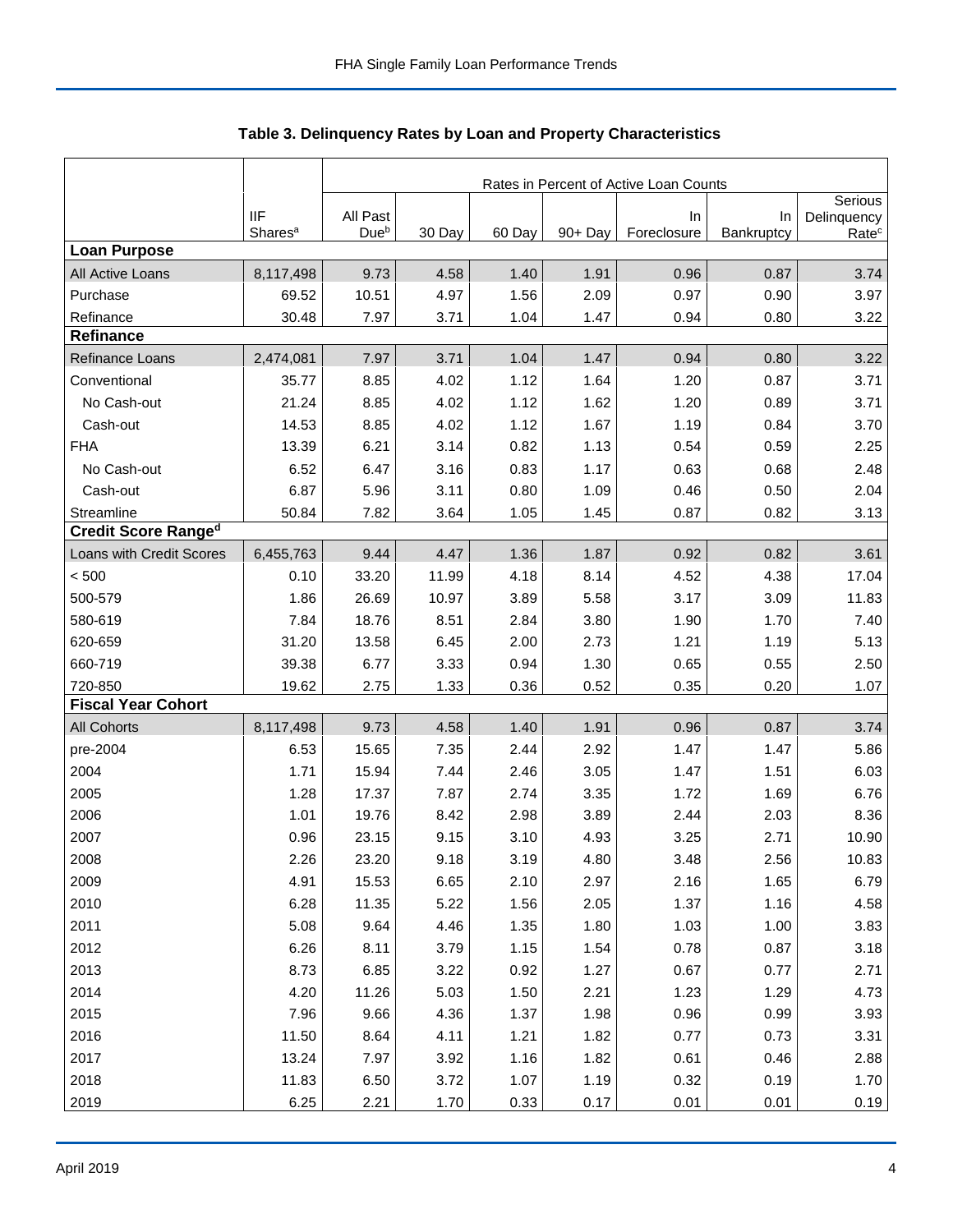|                                           |                                   |                              | Rates in Percent of Active Loan Counts |        |         |                   |                  |                                               |  |  |  |  |
|-------------------------------------------|-----------------------------------|------------------------------|----------------------------------------|--------|---------|-------------------|------------------|-----------------------------------------------|--|--|--|--|
|                                           | <b>IIF</b><br>Shares <sup>a</sup> | All Past<br>Due <sup>b</sup> | 30 Day                                 | 60 Day | 90+ Day | In<br>Foreclosure | In<br>Bankruptcy | Seriously<br>Delinquency<br>Rate <sup>c</sup> |  |  |  |  |
| Loan Amount at Origination (\$ thousands) |                                   |                              |                                        |        |         |                   |                  |                                               |  |  |  |  |
| All Loan Amounts                          | 8,117,498                         | 9.73                         | 4.58                                   | 1.40   | 1.91    | 0.96              | 0.87             | 3.74                                          |  |  |  |  |
| < 50                                      | 2.69                              | 11.72                        | 5.55                                   | 1.67   | 1.99    | 1.56              | 0.96             | 4.51                                          |  |  |  |  |
| 50-99                                     | 21.59                             | 10.95                        | 5.14                                   | 1.56   | 1.96    | 1.23              | 1.05             | 4.24                                          |  |  |  |  |
| 100-149                                   | 27.13                             | 10.14                        | 4.76                                   | 1.47   | 1.95    | 0.95              | 1.01             | 3.91                                          |  |  |  |  |
| 150-199                                   | 20.31                             | 9.27                         | 4.45                                   | 1.34   | 1.83    | 0.82              | 0.82             | 3.48                                          |  |  |  |  |
| 200-249                                   | 12.45                             | 8.60                         | 4.09                                   | 1.24   | 1.81    | 0.77              | 0.70             | 3.28                                          |  |  |  |  |
| 250-399                                   | 13.11                             | 8.70                         | 4.03                                   | 1.29   | 1.92    | 0.83              | 0.62             | 3.38                                          |  |  |  |  |
| 400-499                                   | 1.66                              | 8.04                         | 3.56                                   | 1.13   | 1.89    | 0.93              | 0.52             | 3.35                                          |  |  |  |  |
| >499                                      | 1.06                              | 7.13                         | 3.01                                   | 0.97   | 1.79    | 0.96              | 0.39             | 3.14                                          |  |  |  |  |
| <b>Property Type</b>                      |                                   |                              |                                        |        |         |                   |                  |                                               |  |  |  |  |
| All Property Types                        | 8,117,498                         | 9.73                         | 4.58                                   | 1.40   | 1.91    | 0.96              | 0.87             | 3.74                                          |  |  |  |  |
| Detached                                  | 86.49                             | 9.78                         | 4.66                                   | 1.42   | 1.90    | 0.91              | 0.89             | 3.70                                          |  |  |  |  |
| Manufactured Housing                      | 3.27                              | 10.99                        | 4.90                                   | 1.47   | 2.02    | 1.57              | 1.04             | 4.63                                          |  |  |  |  |
| 2-4 Units                                 | 2.13                              | 8.66                         | 3.37                                   | 1.12   | 1.77    | 1.85              | 0.56             | 4.18                                          |  |  |  |  |
| Condo                                     | 2.98                              | 7.53                         | 3.25                                   | 1.00   | 1.66    | 0.95              | 0.67             | 3.29                                          |  |  |  |  |
| Townhouse                                 | 5.13                              | 9.89                         | 4.46                                   | 1.45   | 2.09    | 1.08              | 0.80             | 3.98                                          |  |  |  |  |
| <b>Purchase Loan Type</b>                 |                                   |                              |                                        |        |         |                   |                  |                                               |  |  |  |  |
| All Purchase Loans                        | 5,642,937                         | 10.50                        | 4.97                                   | 1.56   | 2.09    | 0.97              | 0.90             | 3.97                                          |  |  |  |  |
| Repeat                                    | 17.33                             | 8.48                         | 4.21                                   | 1.22   | 1.57    | 0.76              | 0.72             | 3.05                                          |  |  |  |  |
| First-time                                | 82.67                             | 10.93                        | 5.13                                   | 1.64   | 2.20    | 1.02              | 0.94             | 4.17                                          |  |  |  |  |
| Down Payment Assistance (DPA) Type        |                                   |                              |                                        |        |         |                   |                  |                                               |  |  |  |  |
| All Sources of Funds                      | 8,117,498                         | 9.73                         | 4.58                                   | 1.40   | 1.91    | 0.96              | 0.87             | 3.74                                          |  |  |  |  |
| Government                                | 7.03                              | 11.40                        | 5.20                                   | 1.65   | 2.45    | 1.01              | 1.10             | 4.55                                          |  |  |  |  |
| Relative                                  | 16.26                             | 11.93                        | 5.73                                   | 1.82   | 2.41    | 1.05              | 0.92             | 4.38                                          |  |  |  |  |
| Other                                     | 2.07                              | 17.28                        | 7.67                                   | 2.73   | 3.44    | 1.52              | 1.92             | 6.88                                          |  |  |  |  |
| Seller Funded                             | 0.56                              | 26.80                        | 10.33                                  | 3.97   | 5.72    | 3.25              | 3.53             | 12.50                                         |  |  |  |  |
| No DPA                                    | 74.07                             | 8.75                         | 4.14                                   | 1.23   | 1.67    | 0.91              | 0.79             | 3.37                                          |  |  |  |  |

 **Table 3. Delinquency Rates by Loan and Property Characteristics**

IIF = insurance in force.

<sup>a</sup> For each subpanel, the loan shares add to 100%. However, in some of the subpanels, the total loans in the analysis do not add to 100% of IIF. For example, the IIF shares for refinance loans add to 100% of refinance loans. Streamline refinance loans are not included in the Credit Score

Range analysis; the IIF shares in that panel, add to 100% of fully-underwritten loans.<br><sup>b</sup> Includes all loans 30 or more days past due, including those in bankruptcy or foreclosure.

<sup>c</sup> Includes all loans 90 days past due plus all in-bankruptcy and in-foreclosure cases.

<sup>d</sup> Credit score reporting began in May 2004 but was not mandatory until July 2008. Streamline Refinance loans do not require credit score reporting.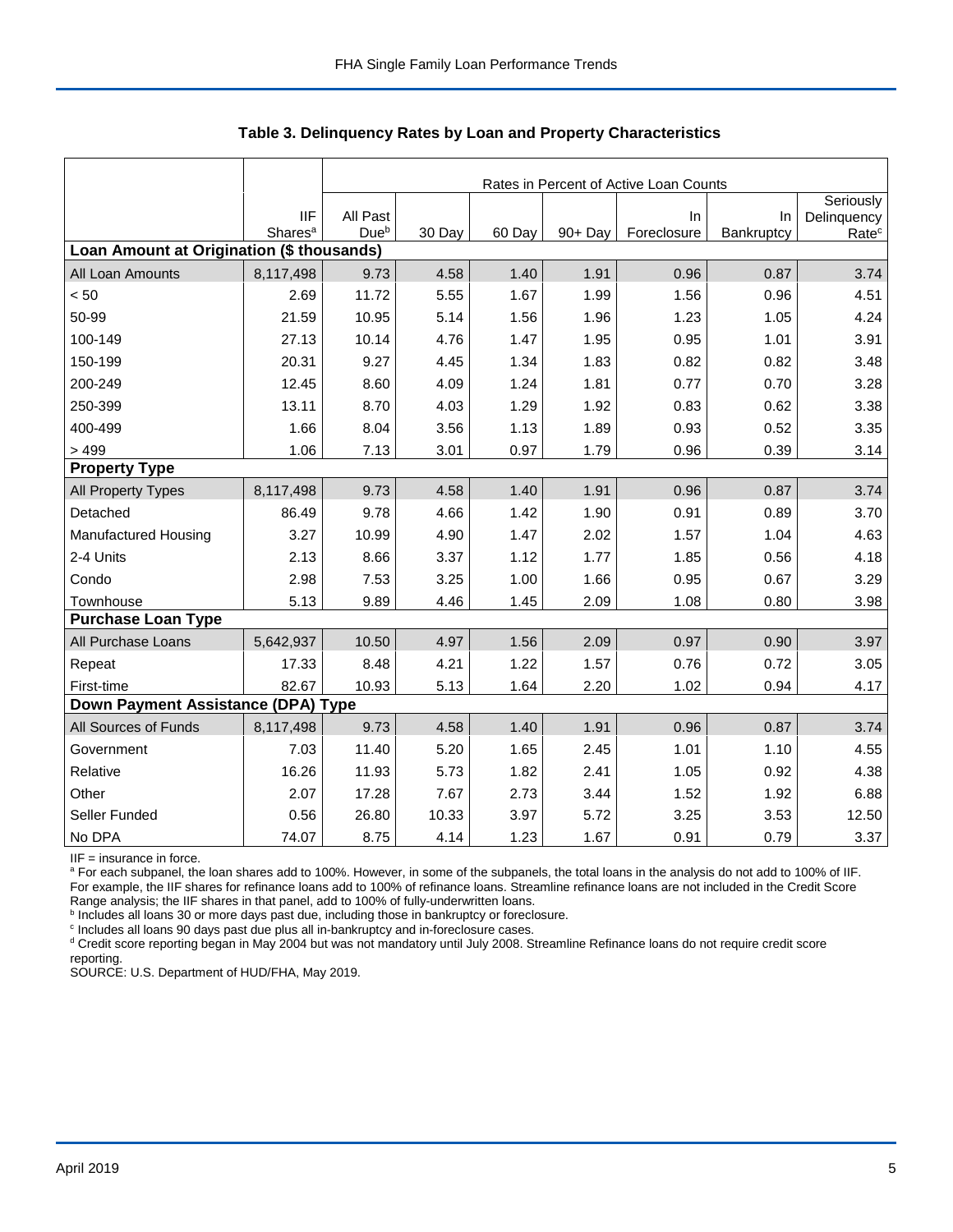|        |       |              |               |                          |             | Foreclosure             | Annualized         |
|--------|-------|--------------|---------------|--------------------------|-------------|-------------------------|--------------------|
| Fiscal |       | Insurance in | Foreclosure   | In                       | Foreclosure | Starts:                 | Foreclosure        |
| Year   | Month | Force        | <b>Starts</b> | Foreclosure <sup>a</sup> | Claimsb     | 6-month MA <sup>c</sup> | Rate <sup>d%</sup> |
| 2016   | Apr   | 7,810,381    | 10,123        | 130,532                  | 7,276       | 11,127                  | 1.11               |
|        | May   | 7,813,695    | 8,896         | 127,348                  | 6,472       | 10,870                  | 0.99               |
|        | Jun   | 7,814,304    | 9,219         | 126,941                  | 6,647       | 10,431                  | 1.02               |
|        | Jul   | 7,824,682    | 8,945         | 124,462                  | 5,400       | 10,078                  | 0.83               |
|        | Aug   | 7,834,822    | 10,446        | 121,608                  | 7,416       | 9,904                   | 1.13               |
|        | Sep   | 7,838,495    | 9,873         | 117,703                  | 6,329       | 9,584                   | 0.96               |
| 2017   | Oct   | 7,840,261    | 10,153        | 115,282                  | 6,505       | 9,589                   | 0.99               |
|        | Nov   | 7,839,269    | 9,807         | 114,139                  | 6,004       | 9,741                   | 0.92               |
|        | Dec   | 7,842,834    | 10,161        | 114,447                  | 5,757       | 9,898                   | 0.88               |
|        | Jan   | 7,877,094    | 10,825        | 116,076                  | 5,531       | 10,211                  | 0.84               |
|        | Feb   | 7,891,926    | 10,888        | 115,469                  | 4,974       | 10,285                  | 0.75               |
|        | Mar   | 7,904,390    | 11,779        | 116,236                  | 6,345       | 10,602                  | 0.96               |
|        | Apr   | 7,917,975    | 9,081         | 114,284                  | 5,517       | 10,424                  | 0.83               |
|        | May   | 7,934,510    | 9,530         | 112,048                  | 5,979       | 10,377                  | 0.90               |
|        | Jun   | 7,950,029    | 8,777         | 108,632                  | 6,286       | 10,147                  | 0.94               |
|        | Jul   | 7,962,527    | 8,111         | 103,183                  | 5,825       | 9,694                   | 0.87               |
|        | Aug   | 7,973,604    | 9,469         | 103,830                  | 6,801       | 9,458                   | 1.02               |
|        | Sep   | 7,982,070    | 8,010         | 94,946                   | 5,786       | 8,830                   | 0.87               |
| 2018   | Oct   | 7,986,663    | 8,748         | 94,012                   | 6,008       | 8,774                   | 0.90               |
|        | Nov   | 7,988,634    | 8,484         | 92,810                   | 5,524       | 8,600                   | 0.83               |
|        | Dec   | 7,989,699    | 8,844         | 93,261                   | 4,756       | 8,611                   | 0.71               |
|        | Jan   | 8,005,645    | 9,870         | 91,506                   | 5,066       | 8,904                   | 0.76               |
|        | Feb   | 8,007,772    | 9,935         | 92,797                   | 5,023       | 8,982                   | 0.75               |
|        | Mar   | 8,007,182    | 10,232        | 92,153                   | 5,709       | 9,352                   | 0.85               |
|        | Apr   | 8,012,065    | 9,683         | 90,663                   | 5,407       | 9,508                   | 0.81               |
|        | May   | 8,015,714    | 10,258        | 89,409                   | 5,804       | 9,804                   | 0.87               |
|        | Jun   | 8,024,523    | 9,096         | 87,390                   | 5,441       | 9,846                   | 0.81               |
|        | Jul   | 8,031,487    | 8,372         | 82,258                   | 4,883       | 9,596                   | 0.73               |
|        | Aug   | 8,037,609    | 9,797         | 85,106                   | 5,207       | 9,573                   | 0.77               |
|        | Sep   | 8,048,639    | 7,807         | 83,334                   | 4,153       | 9,169                   | 0.62               |
| 2019   | Oct   | 8,062,967    | 10,321        | 81,407                   | 5,549       | 9,275                   | 0.82               |
|        | Nov   | 8,077,125    | 9,288         | 80,980                   | 4,493       | 9,114                   | 0.67               |
|        | Dec   | 8,086,151    | 9,409         | 80,094                   | 4,101       | 9,166                   | 0.61               |
|        | Jan   | 8,112,026    | 11,352        | 83,174                   | 4,473       | 9,662                   | 0.66               |
|        | Feb   | 8,117,180    | 10,404        | 84,258                   | 4,355       | 9,763                   | 0.64               |
|        | Mar   | 8,118,034    | 10,365        | 81,377                   | 4,703       | 10,190                  | 0.69               |
|        | Apr   | 8,117,498    | 10,378        | 78,277                   | 4,884       | 10,199                  | 0.72               |

 **Table 4. Monthly Foreclosure Statistics and Trends**

<sup>a</sup> Numbers of loans are in some stage of foreclosure processing at the end of each month.

<sup>b</sup> This is the number of claims paid by HUD. These are nearly all for completed foreclosure actions.

° The six-month moving average of foreclosure starts is presented here to smooth out variations in actual starts each month.<br><sup>d</sup> An annualized foreclosure rate takes the monthly foreclosure claim rate and transforms that i is, if the same foreclosure claim rate continued for 12 straight months, then the figure is the final annual foreclosure rate result as a percentage of beginning insurance-in-force.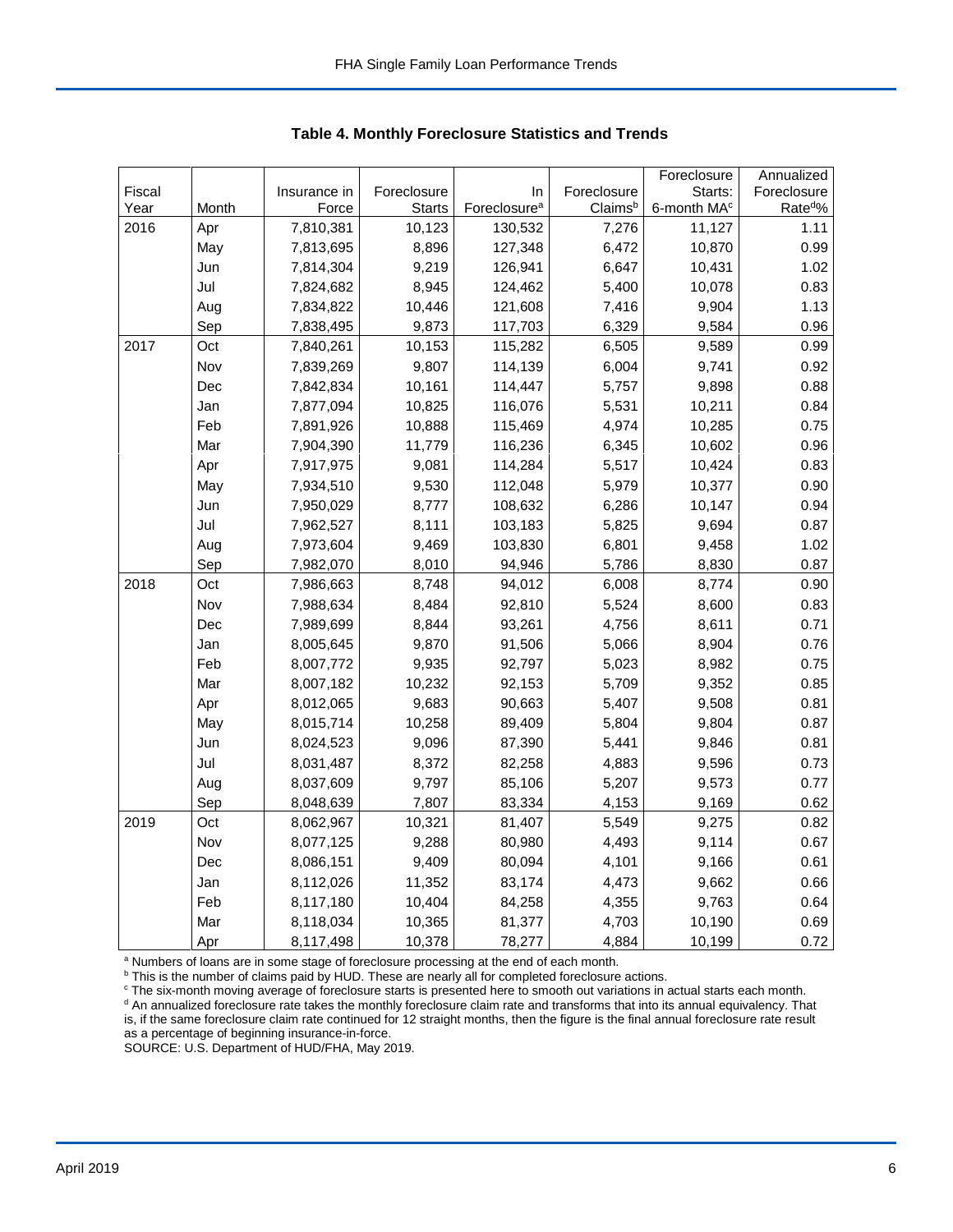|                                |              |            | Recovery Rates (%) | Percentage Point Change |                      |               |  |
|--------------------------------|--------------|------------|--------------------|-------------------------|----------------------|---------------|--|
|                                |              |            |                    |                         | <b>From Previous</b> | From Previous |  |
| Disposition State <sup>b</sup> | Dispositions | March 2019 | February 2019      | March 2018              | Month                | Year          |  |
| <u>US</u>                      | 1,213        | 54.5       | 49.9               | 44.0                    | 4.6                  | 10.6          |  |
| IL.                            | 76           | 30.7       | 25.8               | 18.6                    | 4.9                  | 12.1          |  |
| ТX                             | 74           | 65.1       | 66.7               | 60.1                    | $-1.6$               | 5.0           |  |
| OН                             | 72           | 46.1       | 41.6               | 29.6                    | 4.5                  | 16.5          |  |
| СT                             | 63           | 43.0       | 39.0               | 29.6                    | 4.0                  | 13.3          |  |
| AL                             | 62           | 55.4       | 58.8               | 47.3                    | $-3.4$               | 8.1           |  |
| ОK                             | 53           | 51.0       | 51.9               | 45.7                    | $-0.9$               | 5.3           |  |
| РA                             | 53           | 44.4       | 48.3               | 32.0                    | $-3.9$               | 12.4          |  |
| NJ                             | 47           | 38.1       | 23.4               | 17.7                    | 14.7                 | 20.3          |  |
| PR                             | 47           | 48.5       | 50.4               | 43.2                    | $-1.9$               | 5.4           |  |
| VA                             | 47           | 67.9       | 58.8               | 61.2                    | 9.0                  | 6.7           |  |
| МO                             | 44           | 54.0       | 47.5               | 45.4                    | 6.5                  | 8.5           |  |
| MD                             | 43           | 49.5       | 56.5               | 47.2                    | $-7.0$               | 2.3           |  |
| <u>LA</u>                      | 42           | 54.1       | 44.8               | 42.0                    | 9.3                  | 12.1          |  |
| FL                             | 39           | 54.7       | 79.1               | 49.3                    | $-24.4$              | 5.5           |  |
| ΚS                             | 39           | 56.2       | 51.8               | 52.7                    | 4.5                  | 3.5           |  |
| IN                             | 32           | 40.9       | 35.2               | 49.6                    | 5.7                  | $-8.8$        |  |
| MI                             | 32           | 53.1       | 49.2               | 42.2                    | 3.9                  | 10.9          |  |
| GА                             | 30           | 73.4       | 54.4               | 57.9                    | 19.0                 | 15.5          |  |
| ΚY                             | 28           | 44.7       | 44.3               | 43.1                    | 0.4                  | 1.6           |  |
| ΝC                             | 26           | 59.6       | 57.5               | 52.9                    | 2.1                  | 6.7           |  |
| NΥ                             | 23           | 48.4       | 31.1               | 18.2                    | 17.3                 | 30.2          |  |
| SC                             | 23           | 65.0       | 42.2               | 57.2                    | 22.7                 | 7.7           |  |
| ΤN                             | 21           | 73.0       | 75.8               | 65.5                    | $-2.7$               | 7.6           |  |
| WI                             | 21           | 40.8       | 39.8               | 43.0                    | 1.0                  | $-2.2$        |  |
| ΜS                             | 19           | 50.2       | 66.2               | 52.5                    | $-16.1$              | $-2.3$        |  |
| NΜ                             | 19           | 57.7       | 60.6               | 47.6                    | $-2.9$               | 10.1          |  |
| AR                             | 18           | 51.4       | 54.8               | 46.7                    | $-3.4$               | 4.8           |  |
| MΝ                             | 16           | 69.3       | 52.6               | 67.4                    | 16.7                 | 1.8           |  |
| МA                             | 10           | 82.9       | 47.1               | 50.4                    | 35.8                 | 32.6          |  |
| СA                             | 9            | 134.5      | 90.7               | 81.4                    | 43.8                 | 53.1          |  |
| ND                             | 8            | 34.4       | 50.9               | 57.0                    | $-16.5$              | $-22.6$       |  |
| WA                             | 8            | 124.6      | 75.7               | 66.9                    | 48.9                 | 57.7          |  |
| WY                             | 7            | 64.4       | 40.5               | 61.7                    | 23.9                 | 2.7           |  |
| AΖ                             | 6            | 87.6       | 56.8               | 60.0                    | 30.8                 | 27.6          |  |
| МT                             | $\,6$        | 90.9       | 50.4               | 77.5                    | 40.5                 | 13.4          |  |

RI 6 78.6 46.8 46.7 31.8 31.9 SD 6 | 65.0 | 44.7 | 57.8 | 20.3 | 7.1 CO 5 | 69.5 | 84.4 | 81.4 | -14.9 | -11.9 IA 5 | 43.7 | 20.3 | 25.8 | 23.5 | 18.0

**Table 5. REO Recovery Rates**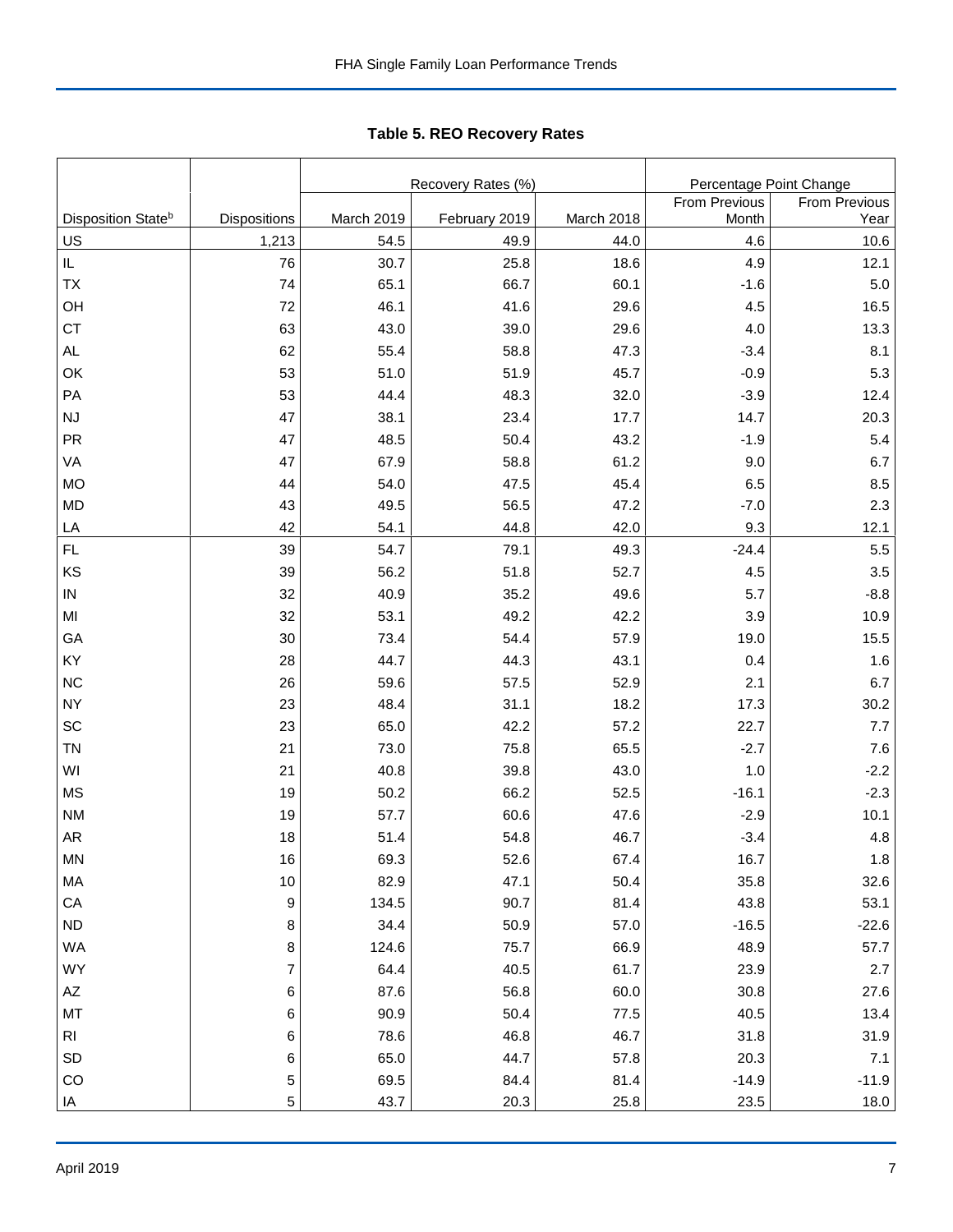|                    |                     |            | Recovery Rates (%) | Percentage Point Change |               |               |
|--------------------|---------------------|------------|--------------------|-------------------------|---------------|---------------|
|                    |                     |            |                    |                         | From Previous | From Previous |
| Disposition Stateb | <b>Dispositions</b> | March 2019 | February 2019      | March 2018              | Month         | Year          |
| OR.                | 5                   | 54.7       | 110.1              | 68.7                    | $-55.4$       | $-13.9$       |
| ME                 | 4                   | 68.3       | 63.1               | 20.1                    | 5.2           | 48.1          |
| <b>NE</b>          | 4                   | 54.7       | 72.2               | 64.8                    | $-17.5$       | $-10.1$       |
| WV                 | 4                   | 42.7       | 27.2               | 31.8                    | 15.5          | 10.9          |
| <b>NH</b>          | 3                   | 49.0       | 60.7               | 32.1                    | $-11.8$       | 16.9          |
| DE                 | $\overline{2}$      | 56.1       | 20.8               | 57.9                    | 35.3          | $-1.8$        |
| <b>NV</b>          | 2                   | 81.6       | 76.3               | 85.6                    | 5.3           | $-4.0$        |
| VT                 | $\overline{2}$      | 31.5       | 49.6               | 44.0                    | $-18.1$       | $-12.5$       |
| AK                 |                     | 39.5       | 56.7               | 19.1                    | $-17.3$       | 20.3          |
| UT                 |                     | 45.5       | 68.7               | 65.1                    | $-23.2$       | $-19.6$       |
| ID                 | 0                   | na         | 96.5               | 44.5                    | na            | na            |
| VI                 | 0                   | na         | na                 | 36.8                    | na            | na            |

## **Table 5. REO Recovery Rates**

na = not applicable

<sup>a</sup> Rates are percentages of unpaid loan balance at time of default.<br><sup>b</sup> State records are sorted by number of dispositions in the most recent month (largest to smallest).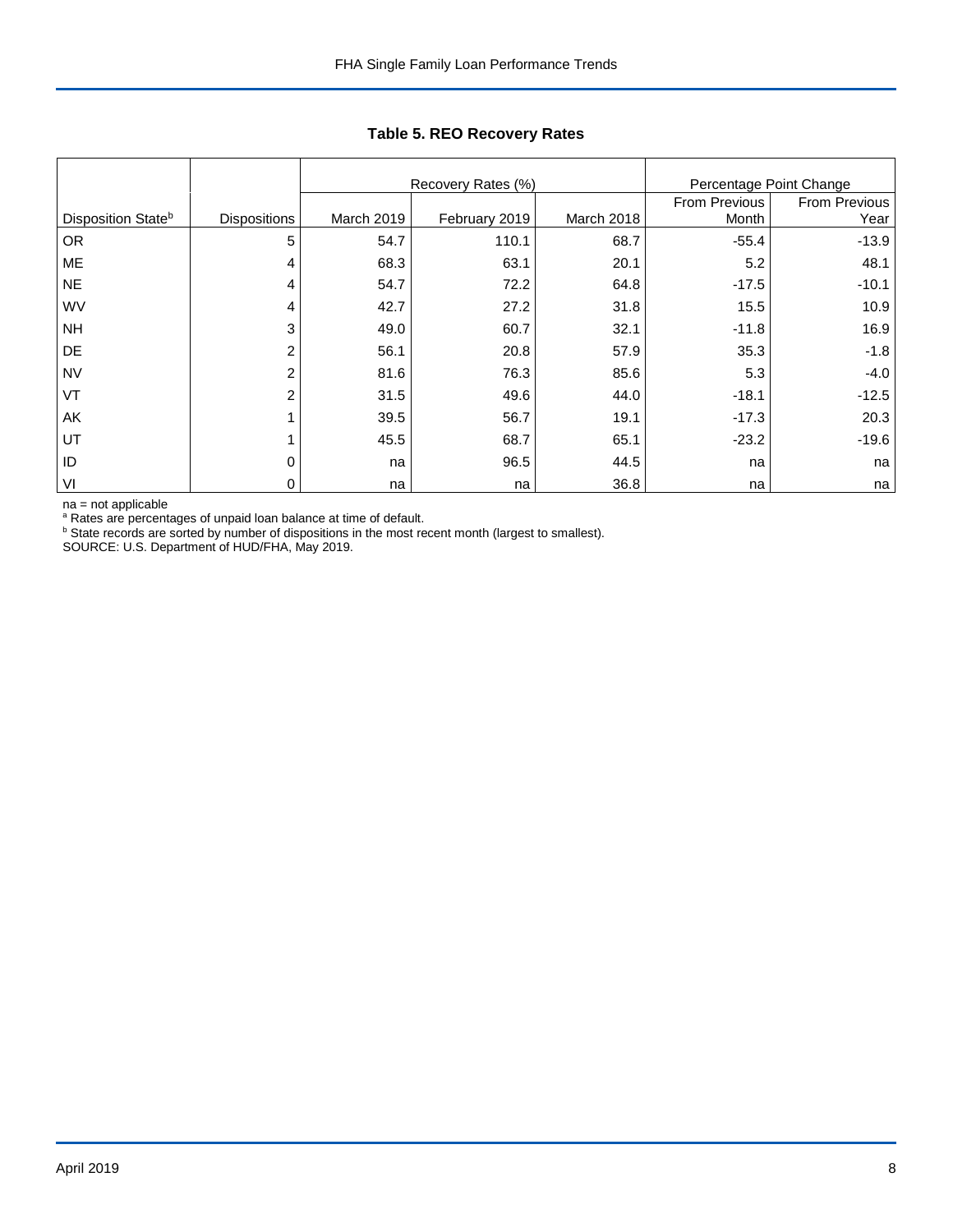|                                     | 2019    |         |         |         | 2018                                                 |                               |         |         |                 |         |         |                |         |
|-------------------------------------|---------|---------|---------|---------|------------------------------------------------------|-------------------------------|---------|---------|-----------------|---------|---------|----------------|---------|
| <b>Disposition Month</b>            | Mar     | Feb     | Jan     | Dec     | Nov                                                  | Oct                           | Sep     | Aug     | Jul             | Jun     | May     | Apr            | Mar     |
|                                     |         |         |         |         | Loss Components as Percent of Defaulted Loan Balance |                               |         |         |                 |         |         |                |         |
| Claim Expenses <sup>a</sup> (%)     | 19.38   | 20.08   | 20.14   | 19.81   | 20.37                                                | 19.73                         | 19.58   | 20.09   | 19.96           | 20.67   | 19.85   | 20.15          | 20.61   |
| Holding Costs <sup>b</sup> (%)      | 4.84    | 5.09    | 5.06    | 5.13    | 5.14                                                 | 5.00                          | 5.13    | 4.92    | 4.72            | 4.90    | 4.92    | 4.88           | 4.79    |
| Loss on Collateral <sup>c</sup> (%) | 23.94   | 26.07   | 26.36   | 26.46   | 26.80                                                | 26.91                         | 26.02   | 25.64   | 25.53           | 26.94   | 26.13   | 27.51          | 27.95   |
| Sales Expense (%)                   | 4.76    | 4.66    | 4.66    | 4.70    | 4.71                                                 | 4.62                          | 4.76    | 4.81    | 4.65            | 4.62    | 4.51    | 4.51           | 4.57    |
| Program Discounts <sup>d</sup> (%)  | 0.14    | 0.16    | 0.26    | 0.25    | 0.24                                                 | 0.22                          | 0.40    | 0.33    | 0.24            | 0.29    | 0.12    | 0.14           | 0.25    |
| Net Loss Rate <sup>e</sup> (%)      | 45.46   | 50.06   | 49.18   | 49.73   | 49.11                                                | 48.27                         | 48.30   | 49.20   | 50.50           | 52.88   | 52.28   | 55.10          | 56.05   |
|                                     |         |         |         |         |                                                      | <b>Average Amount</b>         |         |         |                 |         |         |                |         |
| Average Dollar Loss (\$)            | 54,035  | 59,409  | 58,351  | 59,620  | 57,772                                               | 57,800                        | 58,142  | 59,062  | 60,904          | 63,573  | 63,293  | 66,231         | 66,337  |
| Average Unpaid Balance (\$)         | 118,873 | 118,685 | 118,648 | 119,887 | 117,644                                              | 119,732                       | 120,367 | 120,056 | 120,598         | 120,216 | 121,057 | 120,206        | 118,354 |
|                                     |         |         |         |         |                                                      | <b>Occurrence Counts</b>      |         |         |                 |         |         |                |         |
| Number of Dispositions              | 1,213   | 1,405   | 1,443   | 1,348   | 1,555                                                | 1,707                         | 1,470   | 1,940   | 1,808           | 1,906   | 2,225   | 2,186          | 2,465   |
| Number of Discounts                 | 3       | 4       | 8       | 6       | 8                                                    | 9                             | 10      | 12      | 12 <sub>2</sub> | 10      | 6       | $\overline{7}$ | 13      |
| <b>Stage</b>                        |         |         |         |         |                                                      | <b>Average Time in Months</b> |         |         |                 |         |         |                |         |
| Delinquencyf                        | 10.9    | 10.2    | 11.6    | 11.0    | 10.6                                                 | 11.6                          | 11.7    | 11.3    | 12.0            | 12.3    | 12.0    | 11.3           | 12.2    |
| Foreclosure <sup>g</sup>            | 12.1    | 13.7    | 12.6    | 13.2    | 13.8                                                 | 13.2                          | 13.1    | 14.1    | 13.4            | 13.4    | 13.3    | 13.5           | 13.6    |
| Deed Transferh                      | 12.5    | 12.8    | 13.3    | 13.7    | 13.6                                                 | 13.6                          | 13.2    | 13.6    | 14.0            | 13.7    | 13.3    | 13.5           | 14.4    |
| <b>REO</b>                          | 4.2     | 4.3     | 4.3     | 4.4     | 4.2                                                  | 4.1                           | 4.3     | 4.1     | 4.0             | 4.2     | 4.1     | 4.3            | 4.3     |
| All Stages                          | 39.6    | 40.8    | 41.8    | 42.3    | 42.0                                                 | 42.5                          | 42.3    | 43.1    | 43.2            | 43.5    | 42.6    | 42.5           | 44.5    |

 **Table 6. REO Components of Loss by Property Disposition Month**

<sup>a</sup> Includes interest on principal.

<sup>b</sup> Management, maintenance, repairs, administration, and security, net of rent and other income.

c Value when foreclosed (UPB) minus value received in REO; does not include Streamline refinances.

<sup>d</sup> Rate over all dispositions; effect is greater in the cases where a discount actually is given.

e Profit (loss) divided by Unpaid Principal Balance (UPB). The listed cost categories are not exhaustive, and they will not sum to the loss rate

f First missed payment to date foreclosure initiated.

<sup>g</sup> Initiation of foreclosure proceedings to auction date.

h Auction date to HUD acquisition date.